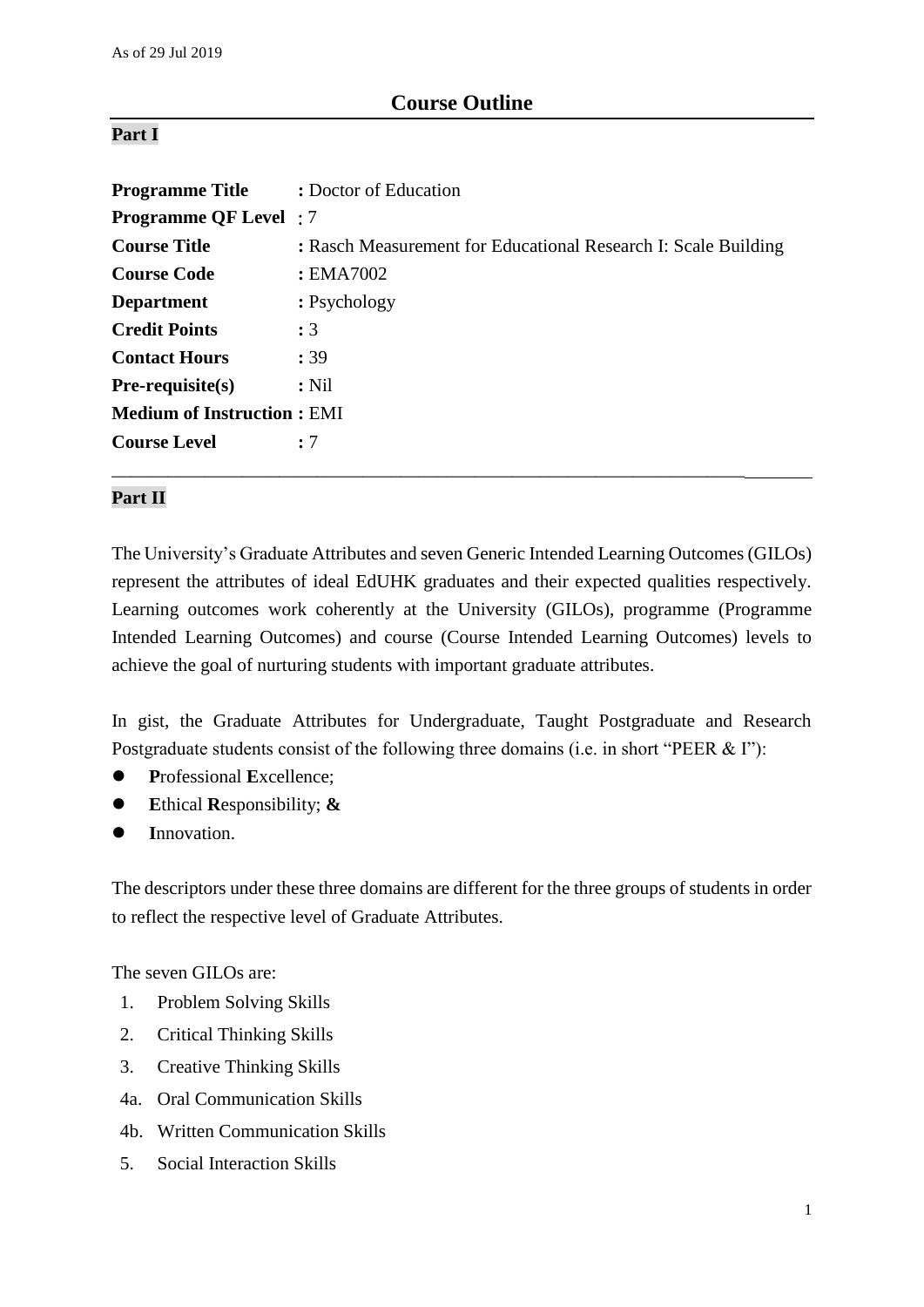- 6. Ethical Decision Making
- 7. Global Perspectives

## **1. Course Synopsis**

Researchers are often required to select or develop a measurement instrument in the educational or psychological context. The course enables candidates to recognize and evaluate major psychometric properties of an instrument, and to construct a new instrument following Rasch measurement theory professionally. The construction of measurement, and the Rasch models for dichotomous items and polytomous items will be introduced. Computer programs for Rasch analysis will be demonstrated. Procedures for test development will be outlined.

## **2. Course Intended Learning Outcomes (CILOs)**

*Upon completion of this course, students will be able to:*

- $C I L O<sub>1</sub>$  Identify major psychometric properties of an instrument;
- CILO<sup>2</sup> Understand and apply the 'Four Building Blocks' approach to constructing measures in a professional and ethical manner;
- $\text{CHO}_3$  Evaluate the instrument critically to ensure reliability and validity;
- CILO<sup>4</sup> Apply appropriate IRT models to answer innovative research questions;
- $\text{CHO}_5$  Report statistical results in accordance with APA standards and conventions.

| <b>Course Content</b>              | <b>CILOs</b>         | <b>Suggested Teaching &amp; Learning</b><br><b>Activities</b> |
|------------------------------------|----------------------|---------------------------------------------------------------|
| The principle of measurement       | $CLLO1-2$            | Lectures                                                      |
| "Four Building Blocks" approach to | $CLLO1-2$            | Lectures                                                      |
| construct measures                 |                      |                                                               |
| The Rasch models                   | $CLLO3-4$            | Lectures; Data analysis exercises                             |
| <b>IRT</b> model evaluation        | $C1LO3-4$            | Lectures; Data analysis exercises                             |
| Differential item functioning      | $CII$ <sub>2-5</sub> | Lectures; Data analysis exercises                             |
| Applications of IRT models         | $CLLO3-5$            | Discussion                                                    |
| IRT program: Winsteps              | $CLLO3-5$            | Demonstration and exercises                                   |
| Research project                   | $CLLO1-5$            | Presentation, data analysis                                   |

## **3. Content, CILOs and Teaching & Learning Activities**

### **4. Assessment**

| <b>Assessment Tasks</b>        | Weighting | CILO   |
|--------------------------------|-----------|--------|
|                                | (0/0)     |        |
| <b>Oral Presentation</b><br>a. | 10%       | $C1-4$ |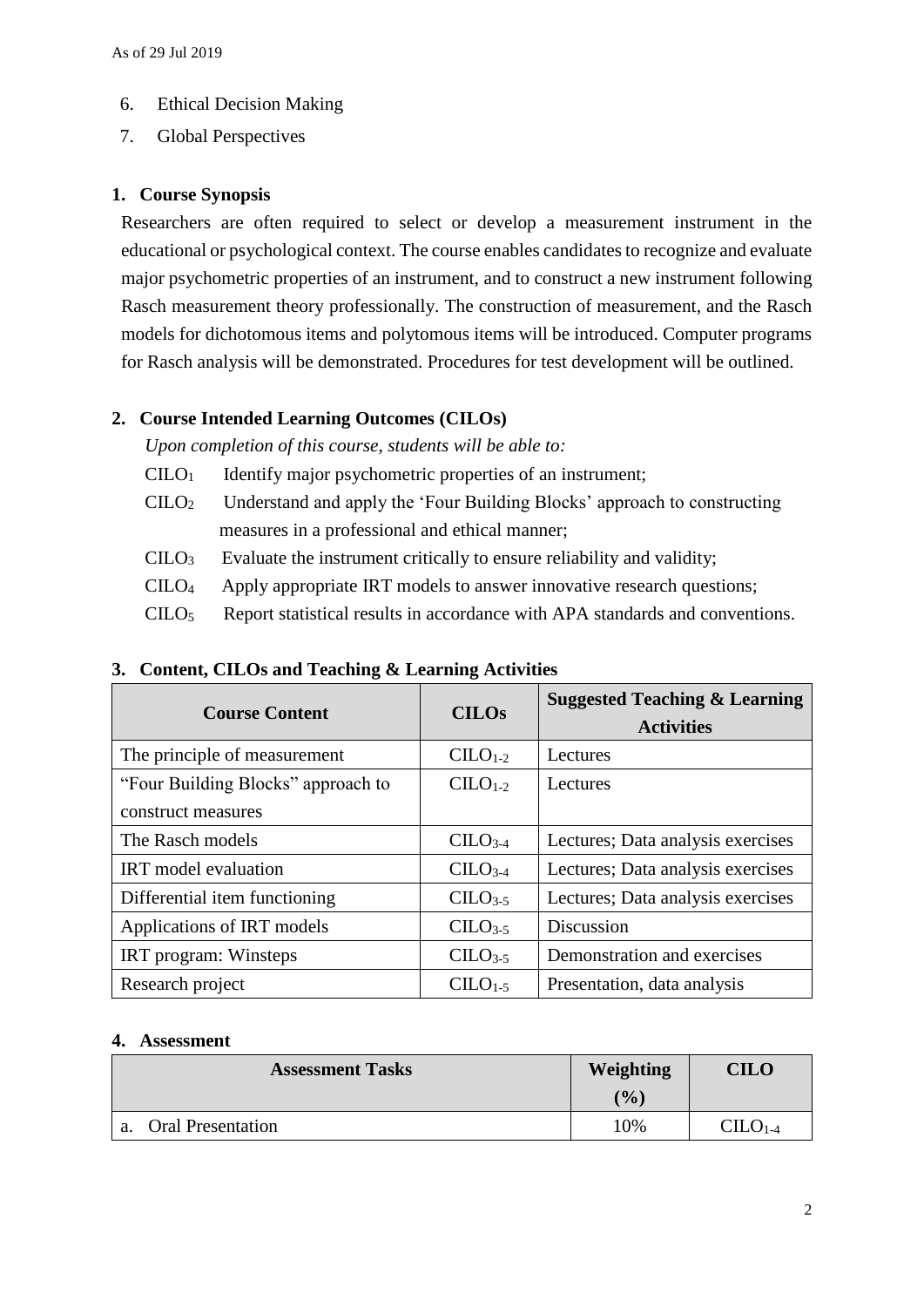| Each student will choose one paper/chapter from the          |     |           |
|--------------------------------------------------------------|-----|-----------|
| reading material and orally present to the class             |     |           |
| Mid-term exam<br>b.                                          | 40% | $C1-4$    |
| The in-class and open-book mid-term exam will cover the      |     |           |
| first half of the course contents. It will mainly consist of |     |           |
| short-answer questions and essay questions.                  |     |           |
| c. Project Report                                            | 50% | $CILO1-5$ |
| Each student will write a report (around 1500 words) to      |     |           |
| demonstrate how to apply Rasch measurement in                |     |           |
| education context.                                           |     |           |

#### **5. Required Text(s)**

Nil

#### **6. Recommended Readings**

- Cervellione, K. L., Lee, Y.-S., & Bonanno, G. A. (2009). Rasch modeling of the selfdeception scale of the balanced inventory of desirable responding. *Educational and Psychological Measurement, 69,* 438-458.
- Kamata, A., & Vaughn, B. K. (2004). An introduction to differential item functioning analysis. *Learning Disabilities - A Contemporary Journal, 2*(2), 49-69.
- Kim, D.-H., Wang, C., & Ng, K.-M. (2010). A Rasch rating scale modeling of the Schutte Self-Report Emotional Intelligence Scale in a sample of international students. *Assessment, 17,* 484-496.
- Linacre, J. M. (2002). Optimizing rating scale category effectiveness. *Journal of Applied Measurement, 3*(1), 85-106.
- Linacre, J. M. (2016). *Winsteps® Rasch measurement computer program User's Guide*. Beaverton, Oregon: Winsteps.com.
- Liu, O. L., Lee, H.-S, Hofstetter, C., & Linn, M. (2008). Assessing knowledge integration in science: Construct, measurement, and evidence. *Educational Assessment, 13,* 33-55.
- Sanford-Moore, E. E., Baker, R. & Johnson, A. (2015). *Investigating differential item functioning of Lexile® items: Implications for English as a foreign language students*. MetaMetrics, Inc.
- Wang, W.-C. (2004). Rasch measurement theory and application in education and psychology. *Journal of Education and Psychology, 27*, 637-694. (in Chinese)
- Wang, W.-C. (2008). Assessment of differential item functioning. *Journal of Applied Measurement, 9,* 387-408.
- Wilson, M. (2005). *Constructing measures: An item response modeling approach*. London: Lawrence Erlabum Associates Publishers. (ebook is available at: [http://site.ebrary.com/lib/hkied/docDetail.action?docID=10103833\)](http://site.ebrary.com/lib/hkied/docDetail.action?docID=10103833)
- Yao, J., & Mok, M. M. C. (2013). Implementing assessment for learning: An application of the Rasch model for the construction of a mathematics assessment to inform learning. *Assessment and Learning, 2,* 29-50.